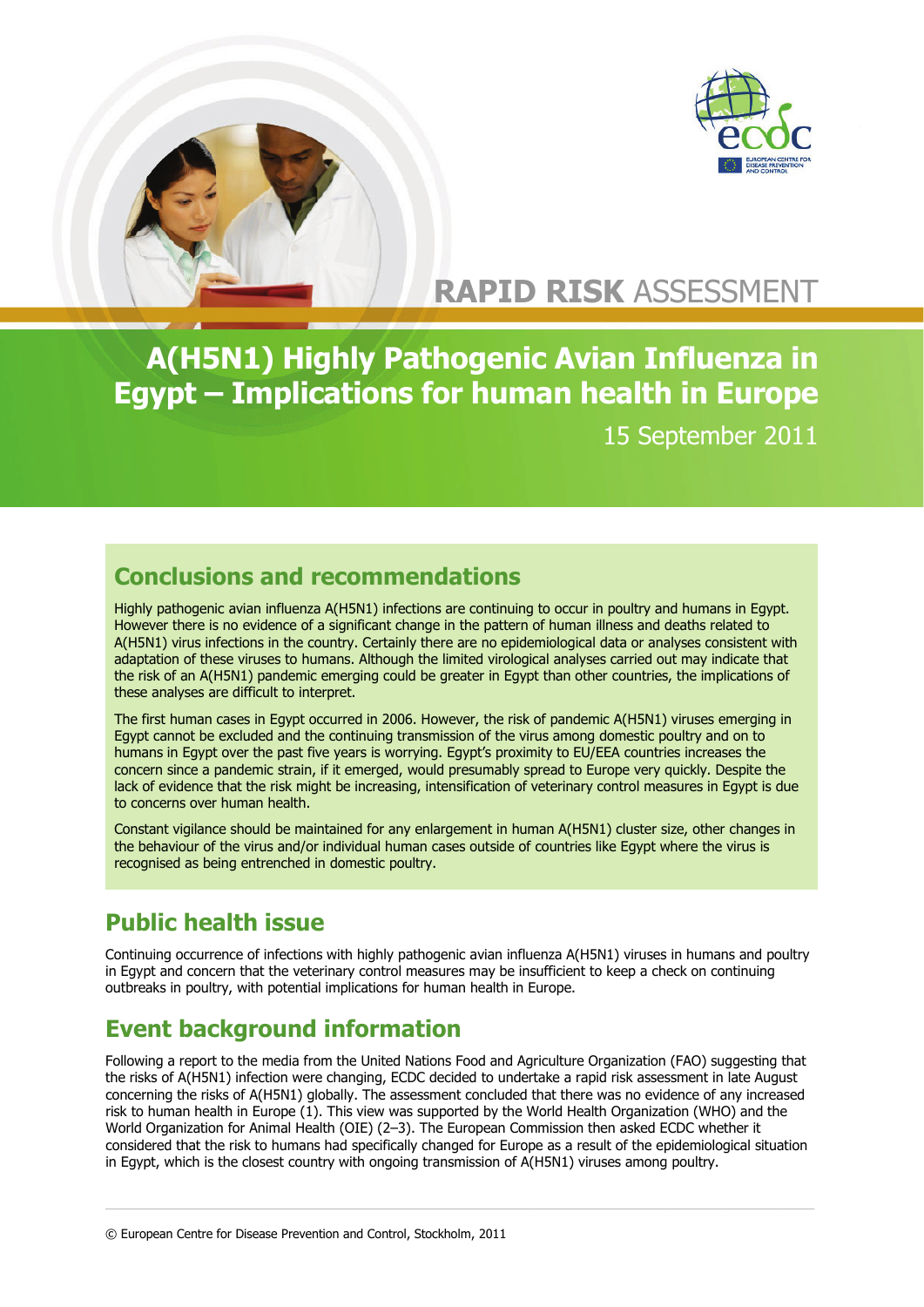#### **Consulted experts**

- Elizabeth Mumford, Nikki Shindo and Sylvie Briand World Health Organization
- Alberto Laddomada and Maria Pittman Animal Health, Directorate General for Health and Consumers, European Commission
- WP6 team, EpiSouth (Network for Communicable Disease Control in Southern Europe and Mediterranean Countries), Institut de Veille Sanitaire [French Institute for Public Health Surveilllance]
- Rubin Donis and Tim Uyeki United States Centers for Disease Control and Prevention (CDC).

#### **Disease background information**

Influenza viruses type A(H5N1) are a group of avian viruses that are highly infectious for a number of bird species, including most species of domestic poultry (4–10). Unlike other avian influenza viruses, this virus type is also highly pathogenic for humans. The average case fatality rate (CFR) among reported cases remains substantial – over 50% in 2011 (6).

However, the viruses remain poorly adapted to humans and transmission from birds to humans is infrequent (5,9,10). Transmission to humans from birds is either direct or through environmental contamination. Hence, almost all human infections have been related to close contact with infected or sick birds or their faecal products in domestic settings, e.g. in 'wet markets' in Asia (2, 4–12). Human-to-human transmission has occurred since the first reports of the A(H5N1) viruses, but it is even less common than bird-to-human transmission and the effective reproductive number 'R' for human-to-human spread remains well under one (4,7,9,10).

Since 1996, when they were first observed in China, the A(H5N1) viruses have affected poultry, initially in the Far East and later in parts of Europe, the Middle East and Africa (2). The infection is currently considered entrenched in poultry, at least in parts of Bangladesh, China, Cambodia, Egypt, India, Indonesia and Viet Nam. In Egypt, human cases have been reported annually since 2006 (2,6). However, the viruses have also been reported intermittently in poultry and wild birds in other countries, including Europe (2,11–13).

The first human case of A(H5N1) avian influenza in Egypt was diagnosed in 2006 (2). Since their initial response in 2006, which attempted to eradicate disease outbreaks in poultry, Egyptian veterinary authorities have faced difficulties in controlling the disease due to a high density of commercial and household poultry flocks, the intensity of bird movements and breaches in bio-security. Inadequate compensation for birds culled, inappropriate use of vaccine and the exclusion of household poultry from vaccination programmes have further contributed to the reduced efficiency of veterinary control. The capacity of veterinary services in investigating outbreaks and carrying out surveillance are challenged by the high number of outbreaks (14). The recent political instability in Egypt is an additional element that may lead to further difficulties in implementing an effective disease control policy.

Between 2005 and 2008, there were a number of reports of cases in wild and some domestic birds in EU/EEA countries. This led to greater awareness, more testing and increased bio-security in industrial settings (2). However, in the WHO European Region, the last recorded events date from 2010, when a large number of infected wild birds were found dead in the Tyva Republic of the Russian Federation (15), two backyard poultry outbreaks occurred in Romania (13,16), and a buzzard was found to be infected in Bulgaria (17). To date in 2011, there have been no reports of A(H5N1) infections in avian species or humans in the European Region but the risk of virus incursions to European poultry remains. Egypt's geographical proximity to Europe could make a virus incursion from Egypt to the European Union possible. The risk to neighbouring countries has been shown by an outbreak in Israel in March this year, where the virus detected came from the group of contemporary Egyptian viruses (13).

Since 2003, a total of 565 human cases of avian influenza A(H5N1) have been reported to the World Health Organization (WHO) (as at 19 August 2011). These reports originate from 15 countries and include 331 deaths, resulting in a case fatality rate (CFR) of 59% (6). The majority of cases occurred in people who had been in contact with domestic poultry or contaminated environments. Moreover, there are often reports of associated local die-offs of poultry (2). The CFR is very high compared to that for other animal or human influenzas infecting humans (5).

It is recognised that the human cases are underestimated, but assessing the correct numbers is complicated by the poor immunological response to these viruses in humans, who may be infected but only show a transitory immunological reaction (20). In addition, weaknesses in human health and laboratory services in the affected countries mean that human cases will go undetected. However, early care-seeking will increase the number of reported mild human cases if respiratory specimens are collected and transported promptly, and reliable laboratory testing is performed.

In 2011, WHO has reported 49 cases and 25 deaths from four countries: Bangladesh (two cases – no deaths), Cambodia (eight cases – eight deaths), Egypt (32 cases – 12 deaths) and Indonesia (seven cases – five deaths) (as at 19 August 2011) (6). The true level of infection and distribution of A(H5N1) among poultry and wild birds is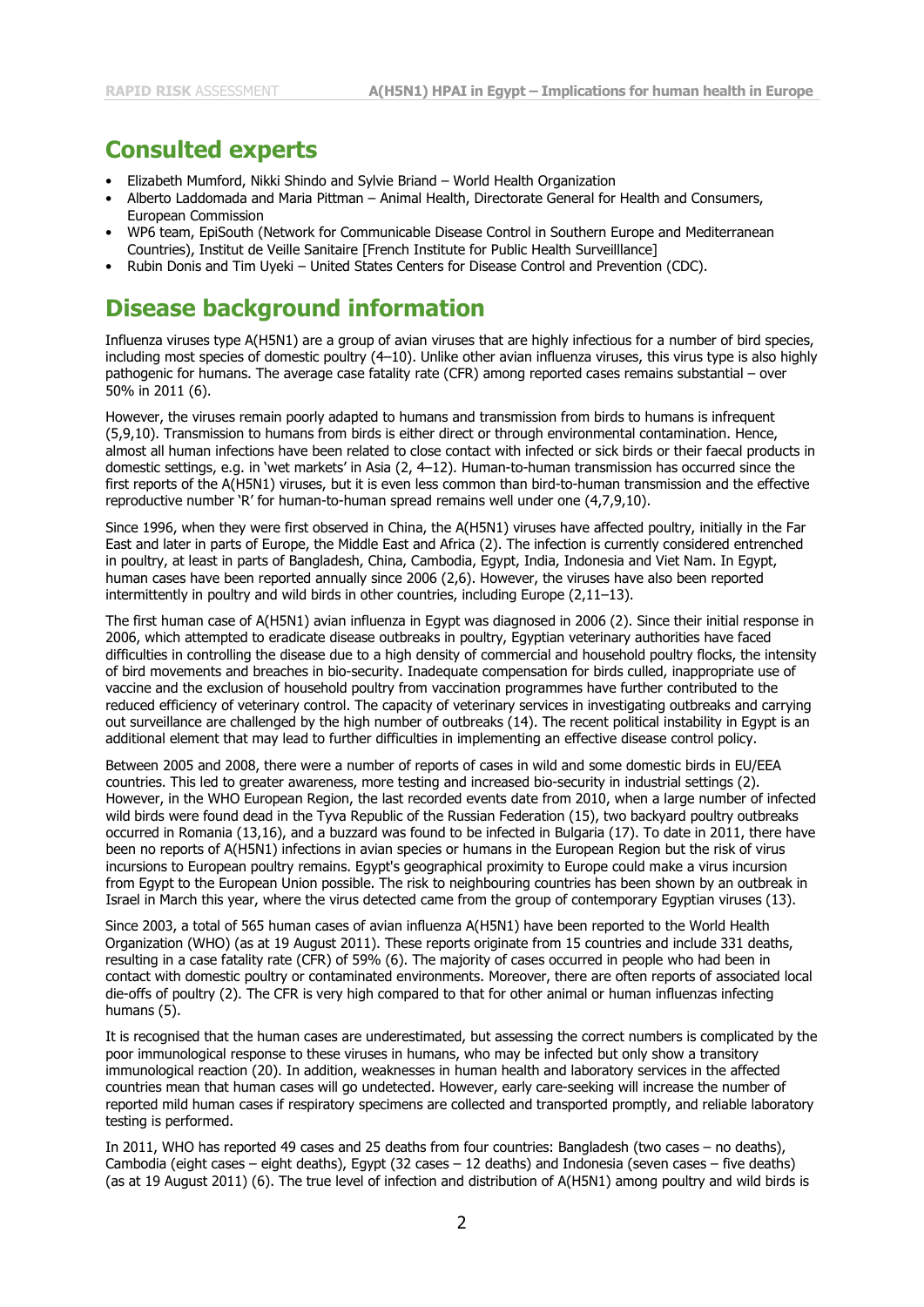difficult to know because of inherent weaknesses in surveillance and laboratory capacity in many countries, especially those with limited resources. The same is true for surveillance of human cases (18).

A(H5N1) viruses remain a concern for human health in Europe due to four unusual characteristics:

- They often result in severe disease in humans, more so than for any other animal influenza;
- They are a persistent zoonotic infection among types of birds which humans are in close contact with in many countries;
- They are evolving continuously;
- They represent a threat because of the risk of mutation or genetic recombination with influenza viruses better adapted to and transmissible among humans (2,6).

Hence, persistent outbreaks in domestic poultry or wild bird populations, changes in distribution of the outbreaks or developments in the viruses are of importance and need to be carefully monitored, even if infections are mostly confined to birds.

#### **ECDC risk assessment for the EU/EEA countries**

The epidemiology of human infections in Egypt has always been different from other countries where A(H5N1) is entrenched in poultry. There are seasonal trends in some countries, with infections being more common in the colder months. However, what is particularly significant in Egypt is that the case fatality rate (CFR) in reported cases is lower than in other countries: 34% in Egypt versus nearly 60% at worldwide level (6).

At least two hypotheses exist to explain these observations with different implications:

- There is one published paper (Watanabe et al) reporting the ability of clades of A(H5N1) viruses isolated in Egypt to bind to human host cells, especially from the upper respiratory tract. The ability was higher than that for viruses from Asia (19). Hence, some authorities suggest this is an ominous sign of adaptation to humans.
- The other hypothesis, suggested by the majority of observers, is that the lower CFR in Egypt is a consequence of a combination of two factors. These are children being infected by a lower dose of virus acquired from the environment (than say adults who may be exposed to high doses while slaughtering poultry), plus greater awareness of human A(H5N1). This implies increased care-seeking by parents for their children, good access to health care and rapid diagnosis of suspected cases. It is suggested that these aspects are more lacking in other countries.

Those supporting the second hypothesis point out that the low CFR has not been linked to any progressive adaptation of the virus to humans. From 2006 to 2011, there was no trend in the annual CFR in human cases in Egypt. Watanabe et al suggest that their findings of a change in the virus binding may account for more reported human infections in Egypt and a lower CFR than in Asian countries such as Cambodia where all eight cases reported this year have had a lethal outcome. However, at the same time they note no indication of increased human-to-human transmission (19).

The second hypothesis is more plausible, and supported by observers who have been to the country. However, the uncertainty raises the difficulty of undertaking virological risk assessments for animal influenza and attempting to judge whether particular viruses have a greater pandemic potential. There are efforts to approach this issue, with a meeting convened by the United States CDC in October 2011 and an initiative underway from the European Food Safety Authority (EFSA).

### **Conclusions**

There is no evidence of an important change in the human morbidity and mortality trends in relation to A(H5N1) in Egypt. Available data and information do not indicate a major change in the human epidemiology of A(H5N1) or, more specifically, in the adaptation of the virus to humans. There are only limited virological data suggesting that an A(H5N1) pandemic could emerge from Egypt. However, that risk cannot be excluded and it is worrying to see that transmission of the virus among domestic poultry and on to humans has been going on for five years so close to EU/EEA countries, since a pandemic strain could presumably spread to Europe very rapidly. Despite the lack of evidence that the risk might be increasing, intensification of veterinary control measures in Egypt is due to concerns over human health.

### **Contact**

**[influenza@ecdc.europa.eu](mailto:influenza@ecdc.europa.eu)** and **[support@ecdc.europa.eu](mailto:support@ecdc.europa.eu)**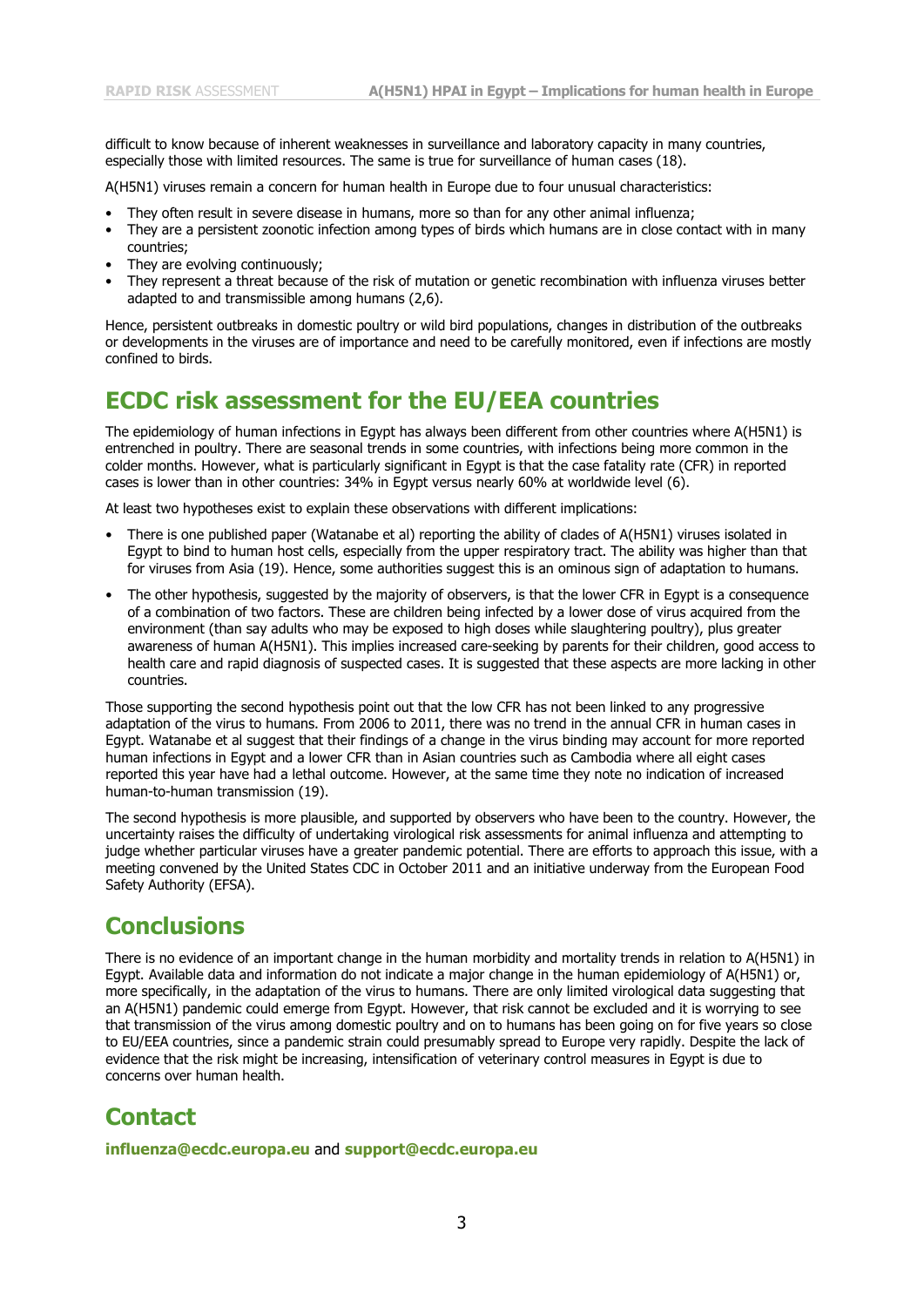# **References**

- 1. ECDC Rapid Risk Assessment: Potential resurgence of highly pathogenic A(H5N1) avian influenza. 1 September 2011. Available at: [http://www.ecdc.europa.eu/en/publications/Publications/1109\\_TER\\_risk\\_assessment\\_H5N1\\_bird\\_flu\\_resu](http://www.ecdc.europa.eu/en/publications/Publications/1109_TER_risk_assessment_H5N1_bird_flu_resurgence.pdf) [rgence.pdf](http://www.ecdc.europa.eu/en/publications/Publications/1109_TER_risk_assessment_H5N1_bird_flu_resurgence.pdf)
- 2. WHO Table: H5N1 avian influenza: timeline of major events [www.who.int/csr/disease/avian\\_influenza/ai\\_timeline/en/index.html](http://www.who.int/csr/disease/avian_influenza/ai_timeline/en/index.html)
- 3. World Organisation for Animal Health (OIE). Avian influenza H5N1 clade 2.3.2.1 31 August 2011. Available at: [http://www.oie.int/for-the-media/press-releases/detail/article/avian-influenza-h5n1-clade-](http://www.oie.int/for-the-media/press-releases/detail/article/avian-influenza-h5n1-clade-2321/)[2321/](http://www.oie.int/for-the-media/press-releases/detail/article/avian-influenza-h5n1-clade-2321/)
- 4. European Centre for Disease Prevention and Control (ECDC). The public health risk from highly pathogenic avian influenza viruses emerging in Europe with specific reference to type A/H5N1. Version: 1 June 2006. Available at: [http://ecdc.europa.eu/en/publications/Publications/0606\\_TER\\_The\\_Public\\_Health\\_Risk\\_from\\_Highly\\_Path](http://ecdc.europa.eu/en/publications/Publications/0606_TER_The_Public_Health_Risk_from_Highly_Pathogenic_Avian_Influenza_Viruses_Emerging_in_Europe.pdf) [ogenic\\_Avian\\_Influenza\\_Viruses\\_Emerging\\_in\\_Europe.pdf](http://ecdc.europa.eu/en/publications/Publications/0606_TER_The_Public_Health_Risk_from_Highly_Pathogenic_Avian_Influenza_Viruses_Emerging_in_Europe.pdf)
- 5. Writing Committee of the Second World Health Organization Consultation on Clinical Aspects of Human Infection with Avian Influenza A (H5N1) Virus. Update on Avian Influenza A (H5N1) Virus Infection in Humans. NEJM 2008; 358:261-273. Available at:<http://www.nejm.org/doi/full/10.1056/NEJMra0707279>
- 6. World Health Organization (WHO). Cumulative Number of Confirmed Human Cases of Avian Influenza A(H5N1) Reported to WHO. 19 August 2011. Available at: [http://www.who.int/csr/disease/avian\\_influenza/country/cases\\_table\\_2011\\_08\\_19/en/index.html](http://www.who.int/csr/disease/avian_influenza/country/cases_table_2011_08_19/en/index.html)
- 7. WHO Summary of human infection with highly pathogenic avian influenza A(H5N1) virus reported to WHO January 2003–March 2009: cluster-associated cases. WER: 2010; 85: 13-20. Available at: <http://www.who.int/wer/2010/wer8503.pdf>
- 8. Nicoll A. (Yet) another human A/H5N1 influenza case and cluster when should Europe be concerned? Eurosurveillance 2008; Volume 13, Issue 15, 10 April 2008. Available at: <http://www.eurosurveillance.org/ViewArticle.aspx?ArticleId=18833>
- 9. Tarantola A, Barboza P, Gauthier V, Ioos S, El Omeiri N, Gastellu-Etchegorry M, for the Epidemic Intelligence team at InVS. The influenza A(H5N1) epidemic at six and a half years: 500 notified human cases and more to come. Euro Surveill. 2010;15(29):pii=19619. Available at: http://www.eurosurveillance.org/ViewArticle.aspx?ArticleId=19619
- 10. Fiebig L, Soyka J, Buda S, Buchholz U, Dehnert M, Haas W. Avian influenza A(H5N1) in humans: new insights from a line list of World Health Organization confirmed cases, September 2006 to August 2010. Euro Surveill. 2011;16(32):pii=19941. Available at: <http://www.eurosurveillance.org/ViewArticle.aspx?ArticleId=19941>
- 11. World Organisation for Animal Health (OIE) webpage: Web portal on Avian Influenza. Available at: [www.oie.int/animal-health-in-the-world/web-portal-on-avian-influenza/](http://www.oie.int/animal-health-in-the-world/web-portal-on-avian-influenza/)
- 12. United Nations Food and Agriculture Organization webpage: Avian Influenza. Available at: [www.fao.org/avianflu/en/index.html](http://www.fao.org/avianflu/en/index.html)
- 13. Directorate General for Health and Consumers (DG SANCO), European Commission website: Available at: [http://ec.europa.eu/food/committees/regulatory/scfcah/animal\\_health/presentations/1213042010\\_ai\\_romania\\_en.](http://ec.europa.eu/food/committees/regulatory/scfcah/animal_health/presentations/1213042010_ai_romania_en.pdf) [pdf](http://ec.europa.eu/food/committees/regulatory/scfcah/animal_health/presentations/1213042010_ai_romania_en.pdf)
- 14. United Nations Food and Agriculture Organization webpage: Approaches to controlling preventing and eliminating H5N1 highly pathogenic avian influenza in endemic countries. Available at: http://www.fao.org/docrep/014/i2150e/i2150e00.htm
- 15. World Organisation for Animal Health (OIE). Update on avian influenza 2011. Available at: http://www.oie.int/en/animal-health-in-the-world/update-on-avian-influenza/2011/
- 16. Directorate General for Health and Consumers (DG SANCO), European Commission website: ADNS (Animal Disease Notification System) notifications. Available at: [http://ec.europa.eu/food/animal/diseases/adns/table\\_11\\_2010.pdf](http://ec.europa.eu/food/animal/diseases/adns/table_11_2010.pdf)